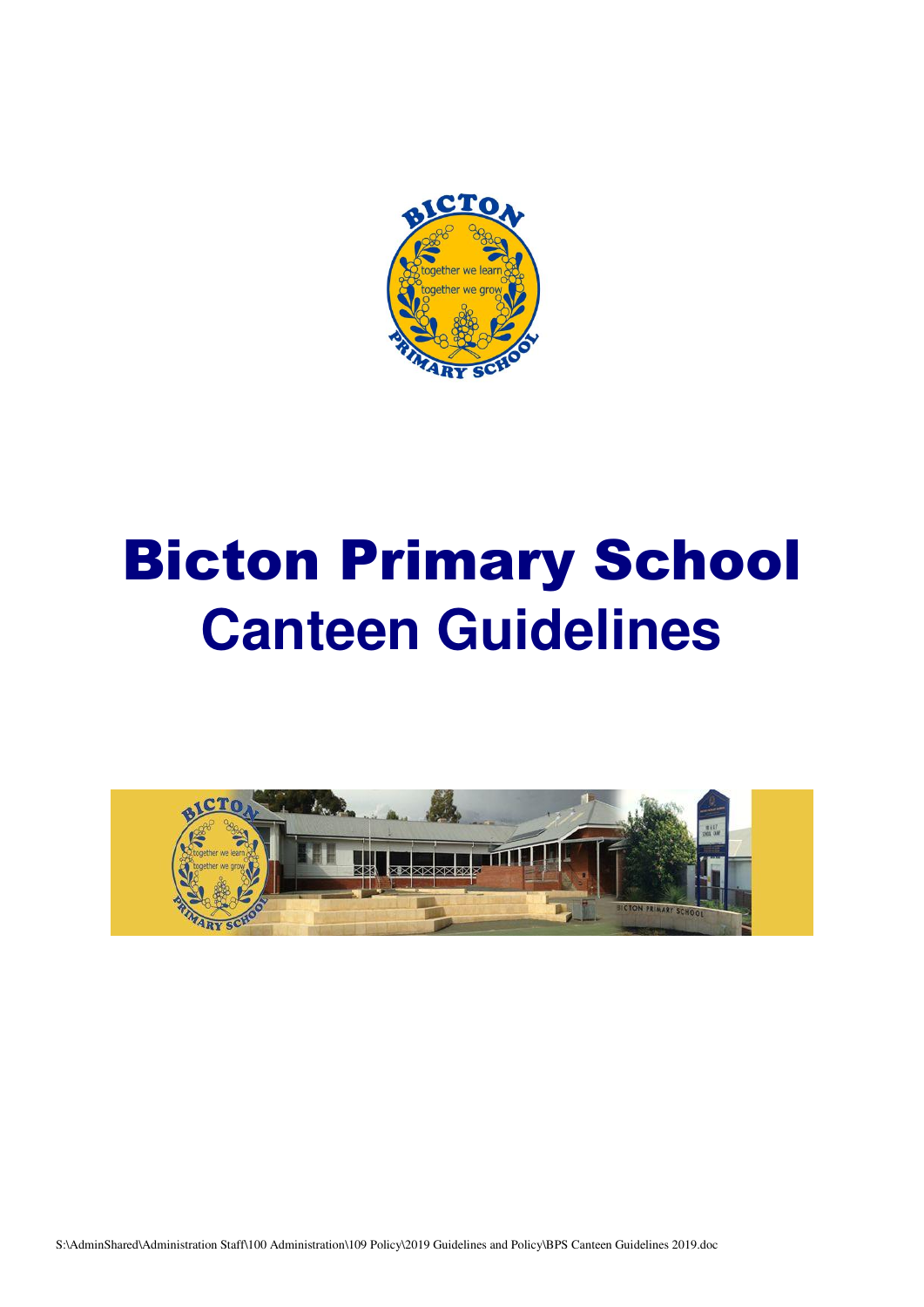## **PURPOSE**

To provide guidelines for the school canteen in providing a food service to students and staff that meets their nutritional needs, promotes healthy food, is part of a whole school approach, and is affordable and financially sustainable.

### **SCOPE OF POLICY**

This policy applies to the operators of the School canteen, as well as external suppliers and contractors of food services.

The Bicton Primary School canteen and/or food supplier will comply with the requirements of the WA Government's policy and standards for healthy food and drink choices (see Appendices).

### **WHOLE SCHOOL APPROACH & INVOLVEMENT**

Childhood obesity is now recognised as a world-wide epidemic. Bicton Primary School takes a whole school approach to provide consistent messages through the curriculum, social and physical environments.

The school canteen can model healthier food and drink choices that are tasty and affordable and reinforce the nutritional messages being taught in the classroom. This helps equip students with the knowledge to continue to make healthy choices throughout their adult lives.

## **CANTEEN MANAGEMENT**

*The Bicton Primary School canteen operates with no paid positions one day per week. In order to operate cost-effectively, it relies on volunteers for staffing required.* 

The canteen committee (appointed by the P&C) participates in the decision making process for the canteen - menus, pricing, purchasing and maintenance of equipment, volunteers, etc. The Canteen committee meets each term (or more often as required) and regularly consults with the P&C and the Principal. Information is circulated to the school community via reports to the P&C and the school newsletter.

All discounts, allowances, complimentary articles, gift concessions and the proceeds thereof from any supplier of goods or services, directly or indirectly, to the canteen shall remain the property of the canteen and be properly recorded and later accounted for at the time of stocktaking.

All food must be labelled with high risk allergens (e.g. Peanuts and tree nuts, shellfish and fish, milk, egg). Parents/Carers need to be advised if food from the canteen contains traces of allergens.

### **FOOD HYGIENE RESPONSIBILITIES**

Staff have completed the Food Safe Food Handler Training Program or its equivalent and maintain records according to these guidelines

Staff and volunteers are to wear appropriate clothing. Ideally covered shoes & tie hair back, or wear a hat/hair net (hair nets & aprons provided by the canteen). *Volunteers must be >16yrs* 

Volunteers must sign in/out of the canteen in the provided sign-in book.

Only canteen workers, committee members, school representatives and volunteers may enter the canteen premises during normal opening hours *(except for P&C fundraisers)*